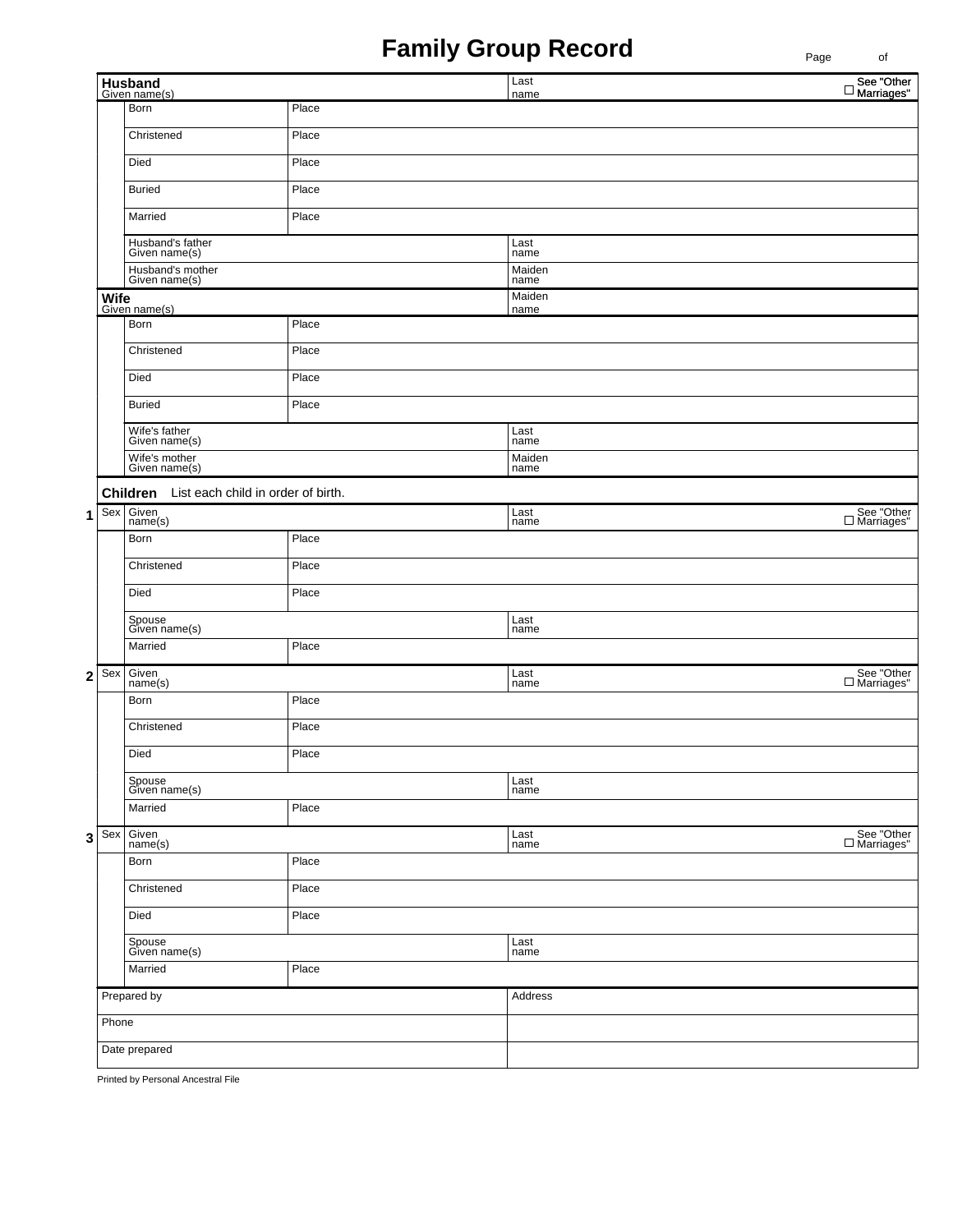## **Family Group Record**

| Husband<br>Given name(s) |                                                               |       | Last<br>name | ັ<br>See "Other<br>□ Marriages"        |  |  |  |  |
|--------------------------|---------------------------------------------------------------|-------|--------------|----------------------------------------|--|--|--|--|
| Wife<br>Given name(s)    |                                                               |       | Maiden       |                                        |  |  |  |  |
|                          | name<br>List each child in order of birth.<br><b>Children</b> |       |              |                                        |  |  |  |  |
| Sex                      | Given<br>name(s)                                              |       | Last<br>name | See "Other $\square$ Marriages"        |  |  |  |  |
|                          | Born                                                          | Place |              |                                        |  |  |  |  |
|                          | Christened                                                    | Place |              |                                        |  |  |  |  |
|                          | Died                                                          | Place |              |                                        |  |  |  |  |
|                          | Spouse<br>Given name(s)                                       |       | Last<br>name |                                        |  |  |  |  |
|                          | Married                                                       | Place |              |                                        |  |  |  |  |
| Sex                      | Given<br>name(s)                                              |       | Last<br>name |                                        |  |  |  |  |
|                          | Born                                                          | Place |              |                                        |  |  |  |  |
|                          | Christened                                                    | Place |              |                                        |  |  |  |  |
|                          | Died                                                          | Place |              |                                        |  |  |  |  |
|                          | Spouse<br>Given name(s)                                       |       | Last<br>name |                                        |  |  |  |  |
|                          | Married                                                       | Place |              |                                        |  |  |  |  |
| Sex                      | Given<br>name(s)                                              |       | Last<br>name | $\Box$ See "Other<br>$\Box$ Marriages" |  |  |  |  |
|                          | Born                                                          | Place |              |                                        |  |  |  |  |
|                          | Christened                                                    | Place |              |                                        |  |  |  |  |
|                          | Died                                                          | Place |              |                                        |  |  |  |  |
|                          | Spouse<br>Given name(s)                                       |       | Last<br>name |                                        |  |  |  |  |
|                          | Married                                                       | Place |              |                                        |  |  |  |  |
| Sex                      | Given<br>name(s)                                              |       | Last<br>name |                                        |  |  |  |  |
|                          | Born                                                          | Place |              |                                        |  |  |  |  |
|                          | Christened                                                    | Place |              |                                        |  |  |  |  |
|                          | Died                                                          | Place |              |                                        |  |  |  |  |
|                          | Spouse<br>Given name(s)                                       |       | Last<br>name |                                        |  |  |  |  |
|                          | Married                                                       | Place |              |                                        |  |  |  |  |
| Sex                      | Given<br>name(s)                                              |       | Last<br>name |                                        |  |  |  |  |
|                          | Born                                                          | Place |              |                                        |  |  |  |  |
|                          | Christened                                                    | Place |              |                                        |  |  |  |  |
|                          | Died                                                          | Place |              |                                        |  |  |  |  |
|                          | Spouse<br>Given name(s)                                       |       | Last<br>name |                                        |  |  |  |  |
|                          | Married                                                       | Place |              |                                        |  |  |  |  |
| Sex                      | Given<br>name(s)                                              |       | Last<br>name |                                        |  |  |  |  |
|                          | Born                                                          | Place |              |                                        |  |  |  |  |
|                          | Christened                                                    | Place |              |                                        |  |  |  |  |
|                          | Died<br>Place                                                 |       |              |                                        |  |  |  |  |
|                          | Spouse<br>Given name(s)                                       |       | Last<br>name |                                        |  |  |  |  |
|                          | Married                                                       | Place |              |                                        |  |  |  |  |

Printed by Personal Ancestral File